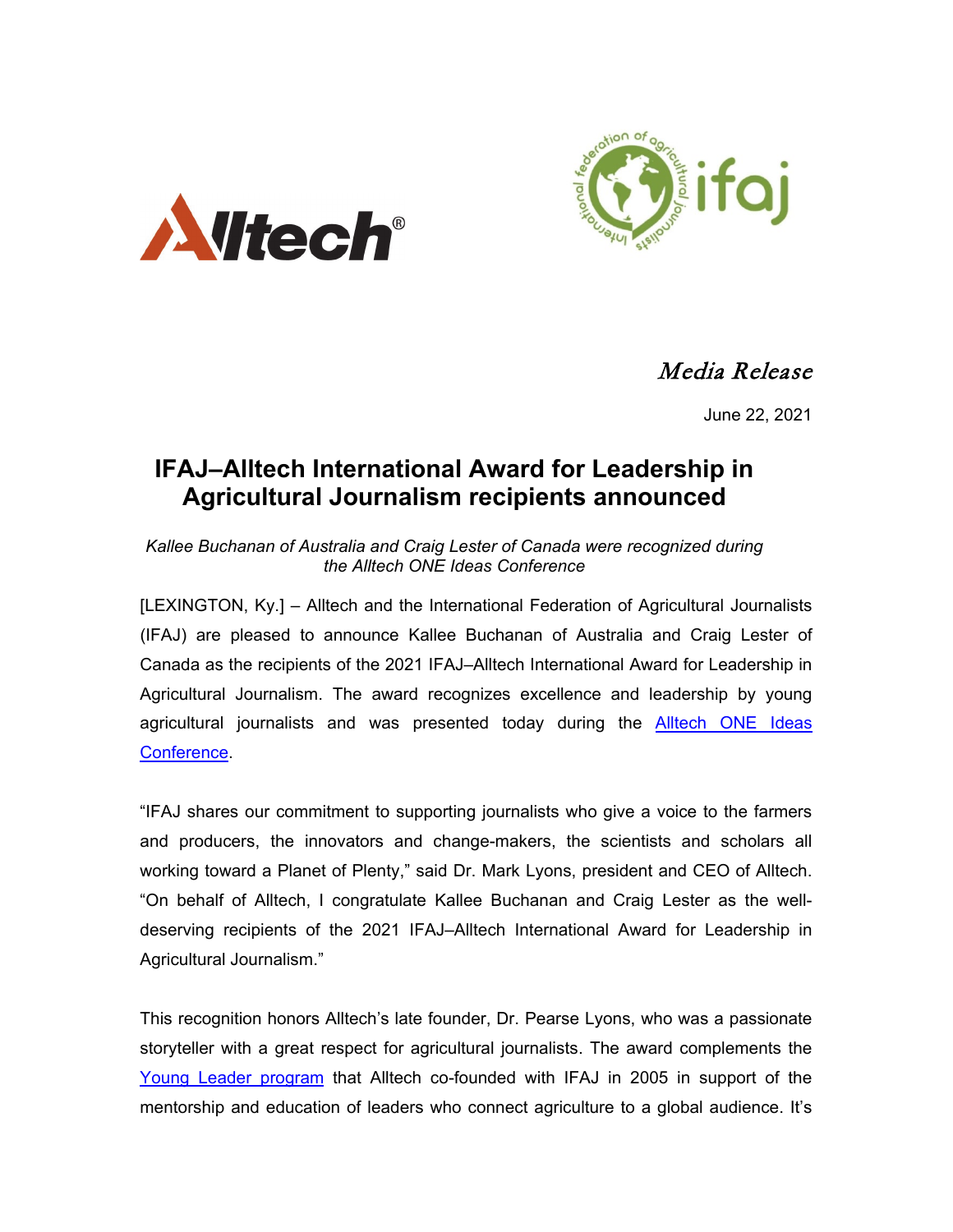also an endeavor that aligns with Alltech's vision of Working Together for a [Planet of](https://nam05.safelinks.protection.outlook.com/?url=https%3A%2F%2Fwww.planetofplenty.com%2Fdiscover%2F&data=02%7C01%7Cjnorrie%40Alltech.com%7Cbee763369c944b54c13008d7587d3e09%7Ca4b89f32a57c41e7a69085a9b7ea178b%7C0%7C0%7C637075167246313656&sdata=3xVQU85CSIZBmq60%2F%2BqTumrGOglRd%2BvoFDGqTxiS1vY%3D&reserved=0)   $P$ lenty<sup>TM</sup>, in which a world of abundance is made possible through the adoption of new technologies, better farm management practices and human ingenuity within agriculture.

"As producers throughout the food supply chain are implementing more sustainable solutions, we are in the midst of a new era in agriculture led by science, data-driven decision-making and a passionate dedication to farming with the future in mind," said Dr. Mark Lyons. "Agricultural journalists have the ability to share these stories, and through our continued partnership with the IFAJ, we are proud to support these future leaders, who are passionate about connecting our industry to a global audience."

**Kallee Buchanan** started her career at a regional newspaper in 2008 before joining the Australian Broadcasting Corporation in 2009, where she has worked as a radio and digital journalist, presenter and producer, covering rural and regional issues. In 2010, she won a Queensland Media Award (Clarion) for Best Radio News Report, and in 2017 she won the radio and digital categories at the Queensland Rural Media Awards and was named the overall journalism winner. She went on to win both the Australian and the International Star Prize for Digital Media, and she won the Queensland radio category again in 2018. In 2019, she was highly commended in the Emergency Media and Public Affairs Awards for her coverage of the 2018 Central Queensland bushfires.

Buchanan joined the committee of the Rural Press Club of Queensland in 2016 and became its representative on the Australian Council of Agricultural Journalists (ACAJ) in 2018, eventually becoming the secretary of the ACAJ in 2019 and its president in 2020. She is passionate about elevating the issues and industries of regional and rural people and supporting agricultural media communicators in that work. She is committed to developing and retaining new voices that reflect the true diversity of communities outside of the major city centers, as well as the contributions they make to a productive world.

**Craig Lester** loves connecting people, ideas and resources, and he believes that there is no better place to do that than in agriculture. As president of the Alberta Farm Writers' Association, part of the Canadian Farm Writers' Federation, Lester serves in two key professional roles that are dedicated to sharing information and educating the community with local and industry information. He is a managing editor of 660 NEWS,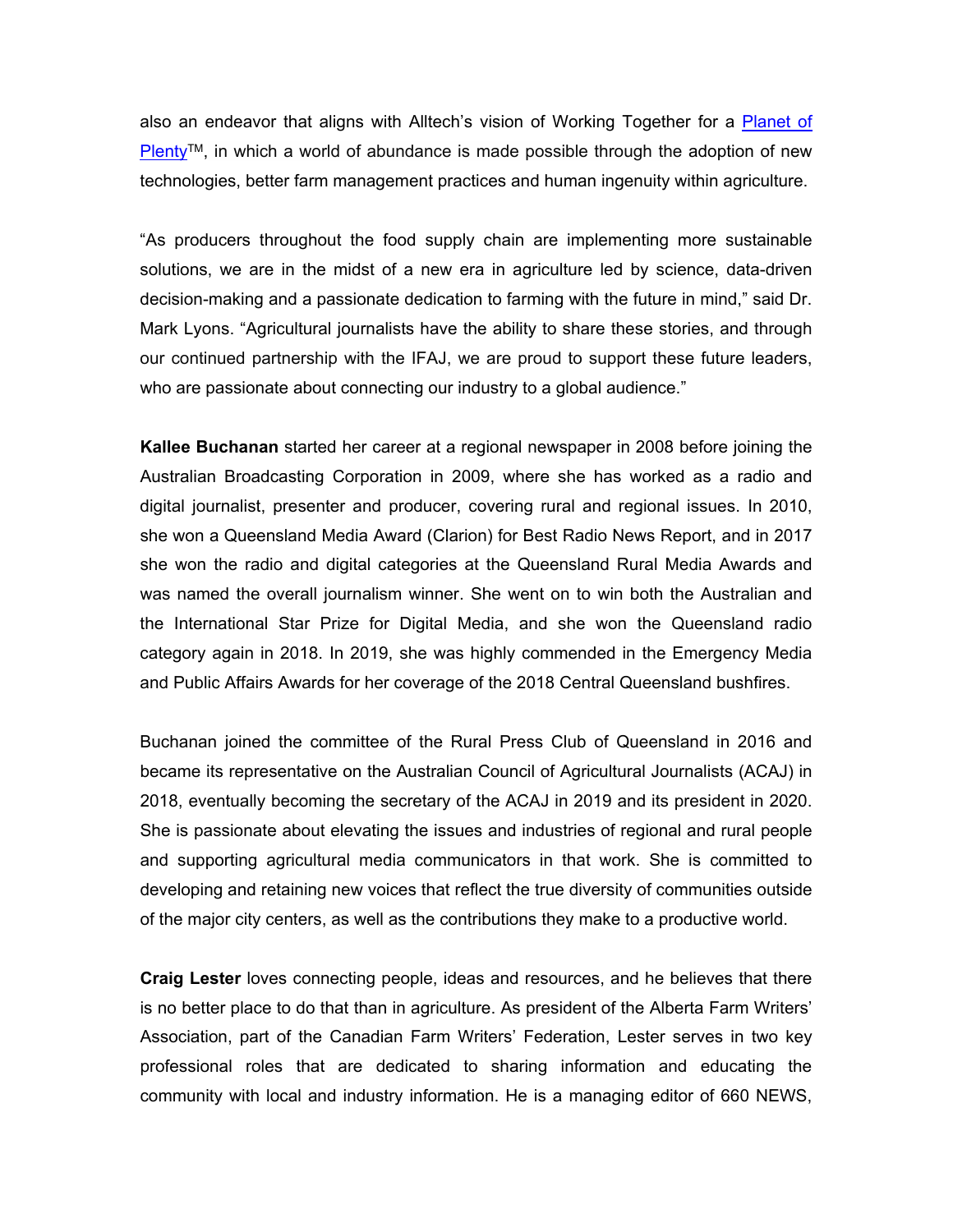an all-news radio station in Calgary, Alberta, and is the co-owner of Rural Roots Canada, an agriculture media production and distribution company. In his free time, he works on the family farm in Rolling Hills, Alberta.

Lester is also very active as a volunteer in the community, contributing his time to the Calgary Stampede, Alberta Young Speakers for Agriculture and Ronald McDonald House. He is also on the planning committee for the 2023 IFAJ World Congress, which will be held in Alberta.

With a passion for successful succession and empowering the next generation, Lester established an agricultural scholarship and travel bursary at his alma mater, Brooks Composite High School, to support a student pursuing either agricultural-related postsecondary education or an international in-person learning experience. He is an awardwinning broadcast journalist and received a diploma in broadcast news from the Southern Alberta Institute of Technology.

"In challenging times like these, reliable journalism and information is vital for farmers," said IFAJ president Lena Johansson of Sweden. "Alltech's commitment to professional development for agricultural journalists to promote eminent leaders within our organization is much-appreciated and contributes to enhancing the quality of agricultural journalism — which, in the long run, benefits the entire agricultural sector."

For more information about the IFAJ-Alltech International Award for Leadership in Agricultural Journalism, contact [press@alltech.com.](mailto:press@alltech.com)

### **-Ends-**

### **Contact:** [press@alltech.com](mailto:press@alltech.com)

Jenn Norrie Communications Manager, North America and Europe [jnorrie@alltech.com;](mailto:jnorrie@alltech.com) (403) 863-8547

**Video download:** Kallee Buchanan, Australia <https://bcove.video/2R77y8V>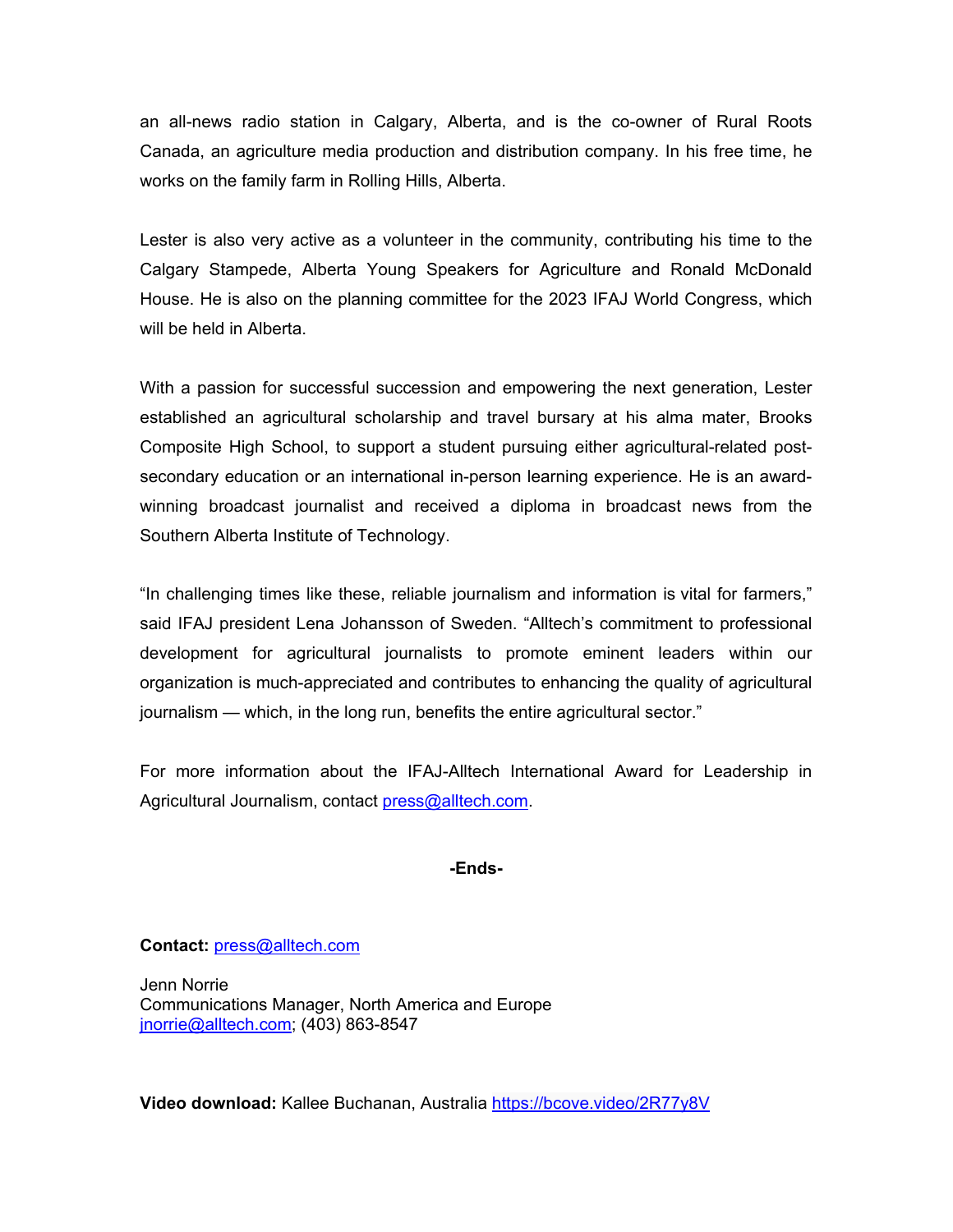**Image download:** <https://photos.alltech.com/pf.tlx/baJbmZbnmi1n>



**Image caption:** Kallee Buchanan of Australia is a recipient of the 2021 IFAJ-Alltech International Award for Leadership in Agricultural Journalism.

**Video download:** Craig Lester, Canada <https://bcove.video/3okZPQD>



**Image download:** <https://photos.alltech.com/pf.tlx/DZhDIiD4RGHM>

**Image Caption:** Craig Lester of Canada is a recipient of the 2021 IFAJ-Alltech International Award for Leadership in Agricultural Journalism.

**Image download:** <https://photos.alltech.com/pf.tlx/vwvZcvXIhnod>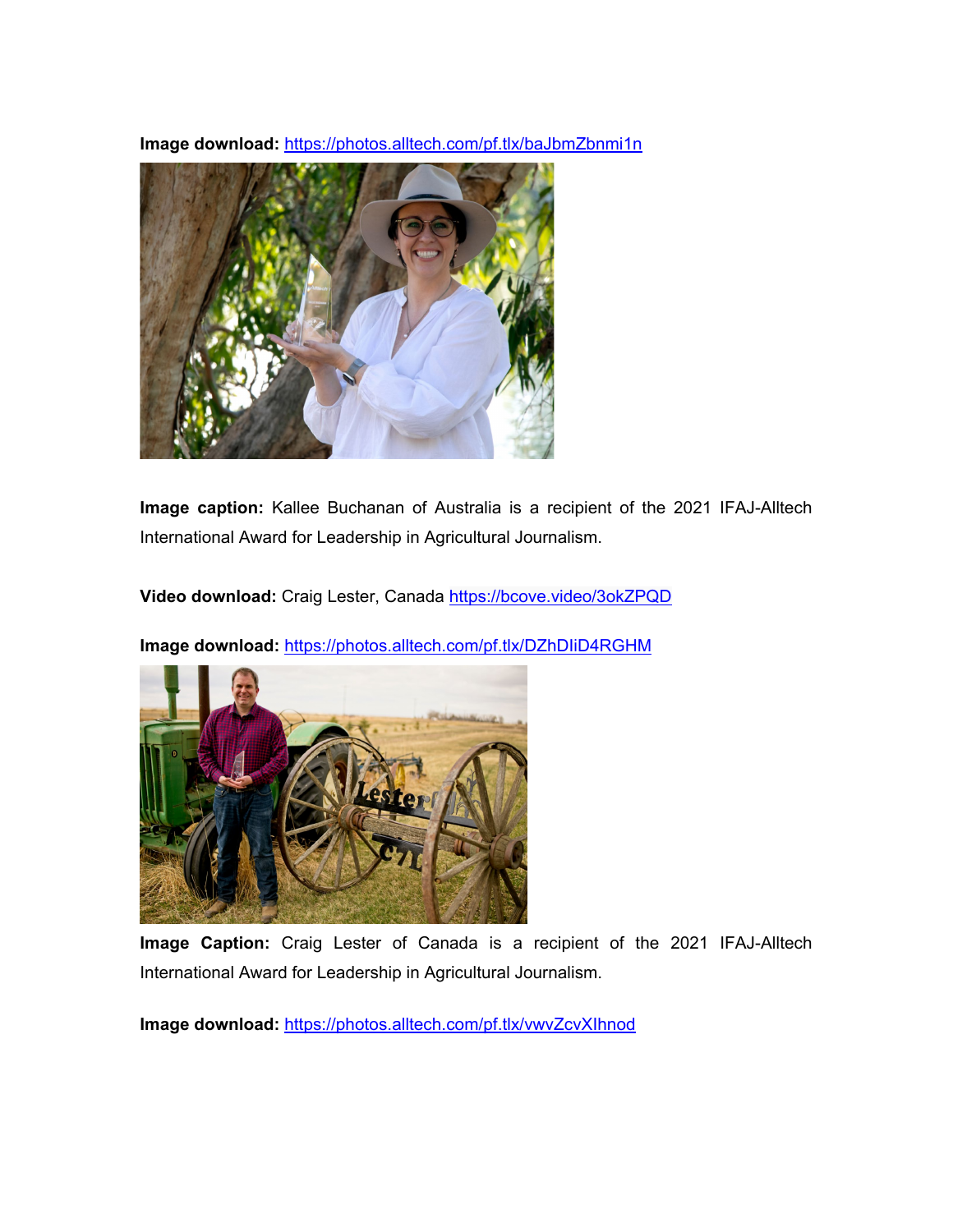

**Image Caption:** Alltech is proud to partner with the International Federation of Agricultural Journalists (IFAJ) to recognize excellence and leadership by young journalists with the IFAJ-Alltech International Award for Leadership in Agricultural Journalism.

## **About Alltech:**

Founded in 1980 by Irish entrepreneur and scientist Dr. Pearse Lyons, Alltech delivers smarter, more sustainable solutions for agriculture. Our products improve the health and performance of plants and animals, resulting in better nutrition for consumers and a decreased environmental impact.

We are a global leader in the animal health industry, producing additives, premix supplements, feed and complete feed. Strengthened by more than 40 years of scientific research, we carry forward a legacy of innovation and a unique culture that views challenges through an entrepreneurial lens.

Our more than 5,000 talented team members worldwide share our vision for a Planet of Plenty™. We believe agriculture has the greatest potential to shape the future of our planet, but it will take all of us working together, led by science, technology and a shared will to make a difference.

Alltech is a private, family-owned company, which allows us to adapt quickly to our customers' needs and maintain focus on advanced innovation. Headquartered just outside of Lexington, Kentucky, USA, Alltech has a strong presence in all regions of the world. For more information, visit [alltech.com,](http://www.alltech.com/) or join the conversation on [Facebook,](https://nam05.safelinks.protection.outlook.com/?url=https%3A%2F%2Fwww.facebook.com%2FAlltechNaturally%2F&data=02%7C01%7Cldozier%40Alltech.com%7Ca95cba17c585442d0e0a08d6f3618013%7Ca4b89f32a57c41e7a69085a9b7ea178b%7C0%7C0%7C636963997418012790&sdata=n7V2e0SYfS%2BHx6wzure9DqmC%2F19V5t7ArormI1hEFtg%3D&reserved=0) [Twitter](https://nam05.safelinks.protection.outlook.com/?url=https%3A%2F%2Ftwitter.com%2Falltech%3Flang%3Den&data=02%7C01%7Cldozier%40Alltech.com%7Ca95cba17c585442d0e0a08d6f3618013%7Ca4b89f32a57c41e7a69085a9b7ea178b%7C0%7C0%7C636963997418012790&sdata=pv8qefjpjf%2B%2BGvf5SUCj42qdxaURekBnioTDyUrm4kU%3D&reserved=0) and [LinkedIn.](https://nam05.safelinks.protection.outlook.com/?url=https%3A%2F%2Fwww.linkedin.com%2Fcompany%2Falltech&data=02%7C01%7Cldozier%40Alltech.com%7Ca95cba17c585442d0e0a08d6f3618013%7Ca4b89f32a57c41e7a69085a9b7ea178b%7C0%7C0%7C636963997418022787&sdata=imeZFfpwrlQG2Q7SvyWHHVtd2TNS5hzV19keSLW0dog%3D&reserved=0)

### **About the International Federation of Agricultural Journalists:**